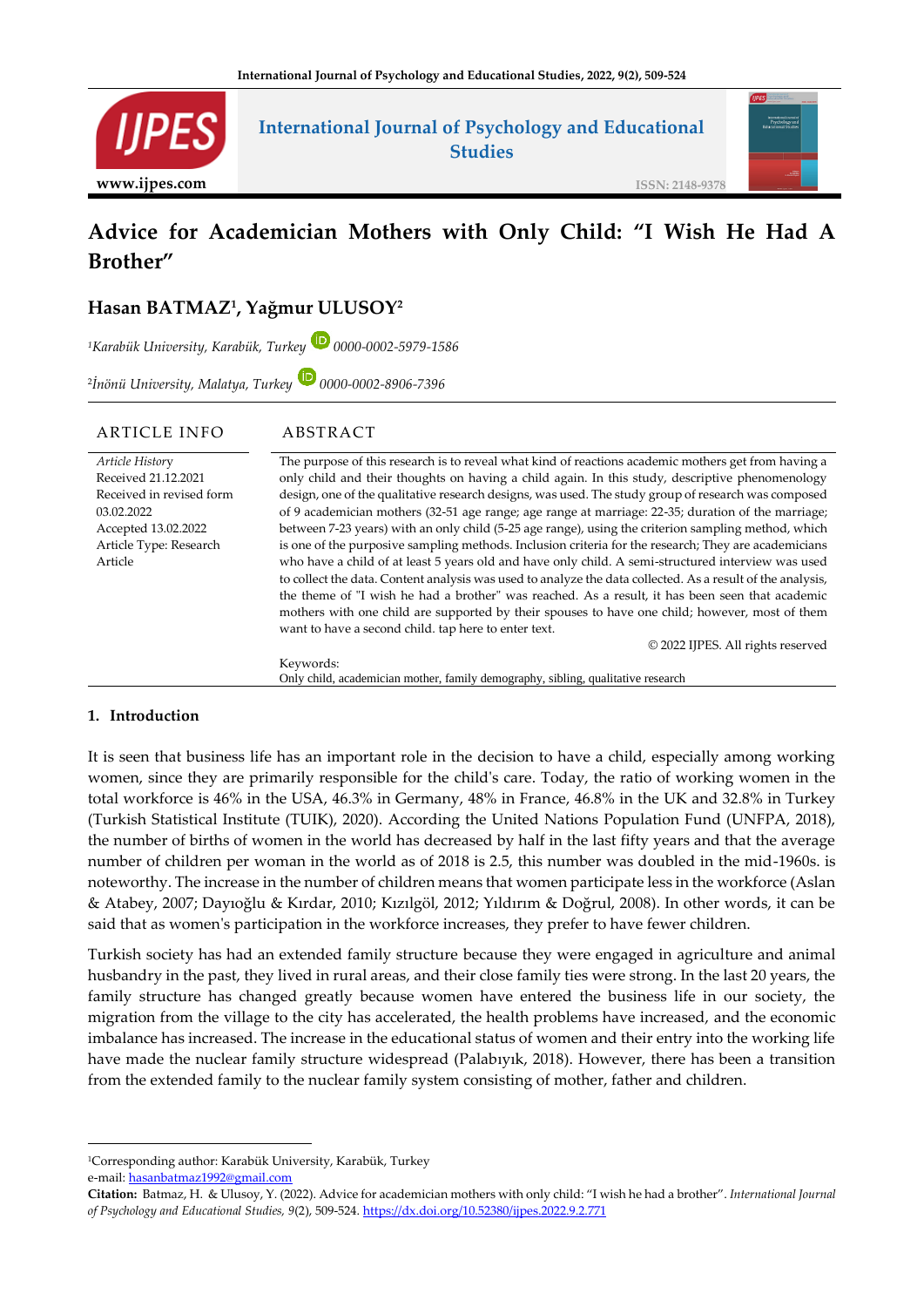Changes and difficulties in economic and social life push individuals to limit the number of children. Women's participation in business life and support for the home economy necessitated sharing responsibilities at home. The most important of these responsibilities is child care. For these reasons, parents can impose limits on themselves to have children. It is seen that families prefer only one child for many reasons. At the beginning of these reasons is the concern to give their only children a better and quality education and leave them a more economic future. Late marriage and health problems due to time-consuming studies lead people to have only one child [Ministry of National Education (MoNE, 2013)].

While women's participation in working life is increasing, they usually have children again because they believe that their children should have siblings. However, it cannot be said that every child has a sibling. The rate of families with one child in America is 16.8%; While the rate of those with two or more children is 23.6% and the rate of families with no children is 59.3% (Census, 2019); It turned out that the rate of only children in Germany is 26% (deutschland.de, 2020) and the number of families without children is 31% (GfK GeoMarketing, 2012). According to 2016 population data in France, the rate of only children in the 0-17 age group is 44.6%; it is seen that the rate of those who have one or more siblings is 56.2% (INSEE, 2020). According to the Turkey Family Structure Survey (2016), 34% of individuals have two children; 23% have three children; 12% have four children; 6% consists of families with five children and 15% with one child. In other words, families with two children in the first place in our country; Families with three children are in the second rank and families with one child are in the third rank. Although not in the first rank, these results show that the families that prefer to have one child are at a level that cannot be underestimated.

The concept of one child was first used by Adler (1928) in the literature. Adler (1931) has a negative view of only children in general. Only children are egocentric (Adler, 1964; Jiao et al., 1986), social skills are lacking (Claudy, 1984; Adler, 1964; Aydın, 2019; Ogelman & Sarıkaya, 2014; Downey & Condron, 2004); more mental health problems than expected (Belmont & Marolla, 1973; Howe & Madgett, 1975; Makihara, Nagayave Nakajima, 1985); spoiled, lonely, attention-seeking, stubborn, restless, selfish (Jiao et al., 1986; Sorensen, 2008; Roberts & Blanton, 2001; Pitkeathley & Emerson, 2013); they have few friends (Graham-Bermann & Gest, 1991; Miller & Maruyama, 1976). Although some studies have found that only children are social, intelligent, have high leadership skills and self-esteem (Falbo, 2012; Falbo & Polit, 1986; Veenhoven & Verkuyten, 1989), the society's negative view of only children is similar to the above research findings. can be said to have an angle. People believe that only children have more negative traits than children with siblings (Polit & Falbo, 1987); It confirms that only children are perceived as spoiled, lonely, selfish, and restless by society (Roberts & Blanton, 2001). This negative perception can be interpreted as "He who has no siblings will be strange" (Eker, 2002, p. 150), "The crib is not empty in a happy family" (Yoldaşev & Gümüş, 1995, p.140), "One child is in trouble" (Geldiyev & Karayunusoğlu, 2017, p.315) is also reflected in the Turkish proverbs.

The most important reason why today's parents with one child prefer to have one child is the fact that women are more involved in working life (Croda, Kyriazidou & Polycarpou, 2011; Contreras & Plaza, 2010; Dayıoğlu & Kırdar, 2010; Rosenzweig, 1976; Weinlein, 2000). It can be said that academics, one of the professions in which women spend a lot of time in business life, is quite determinative on women's having children. 31.5% of female academics in Japan; 40% of female academics in the United States; 40% of female academics in Germany; 46% of female academics in Finland; 47% of female academics in Hong Kong (Aiston & Jung, 2015); 37% of female academics in Turkey (Çakır & Arslan, 2018) have children; This shows that the number of female academics who do not have children is much higher, whether they are married or not.While 56% of women (YÖK, 2020), who make up 45.2% of academics in Turkey, do not have children, 28% have one child and 15% have two children (Özkanlı & Korkmaz, 2000). In another study, the rate of women who had no children among academicians was 63%; the rate of those with only one child is 24.4%; the rate of those with two children is 10.4%; The rate of those with three or more children was calculated as 1.5% (Çakır & Arslan, 2018). These research findings show that more than half of female academics, both in our country and in the world, have never had a child. However, among female academicians who have children, it is seen that those who have only one child come first. Since approximately one-third of academic mothers have only one child, it can be thought that academic mothers represent an important population for research on parents of only children.

The fact that women with only one child or no child are more likely to be successful in academia (Baker, 2008) causes many academic mothers to prefer only one child (Dikmen & Maden, 2012). Therefore, it is seen that there is a need to reveal whether having an only child is a choice or a necessity for an academic mother, and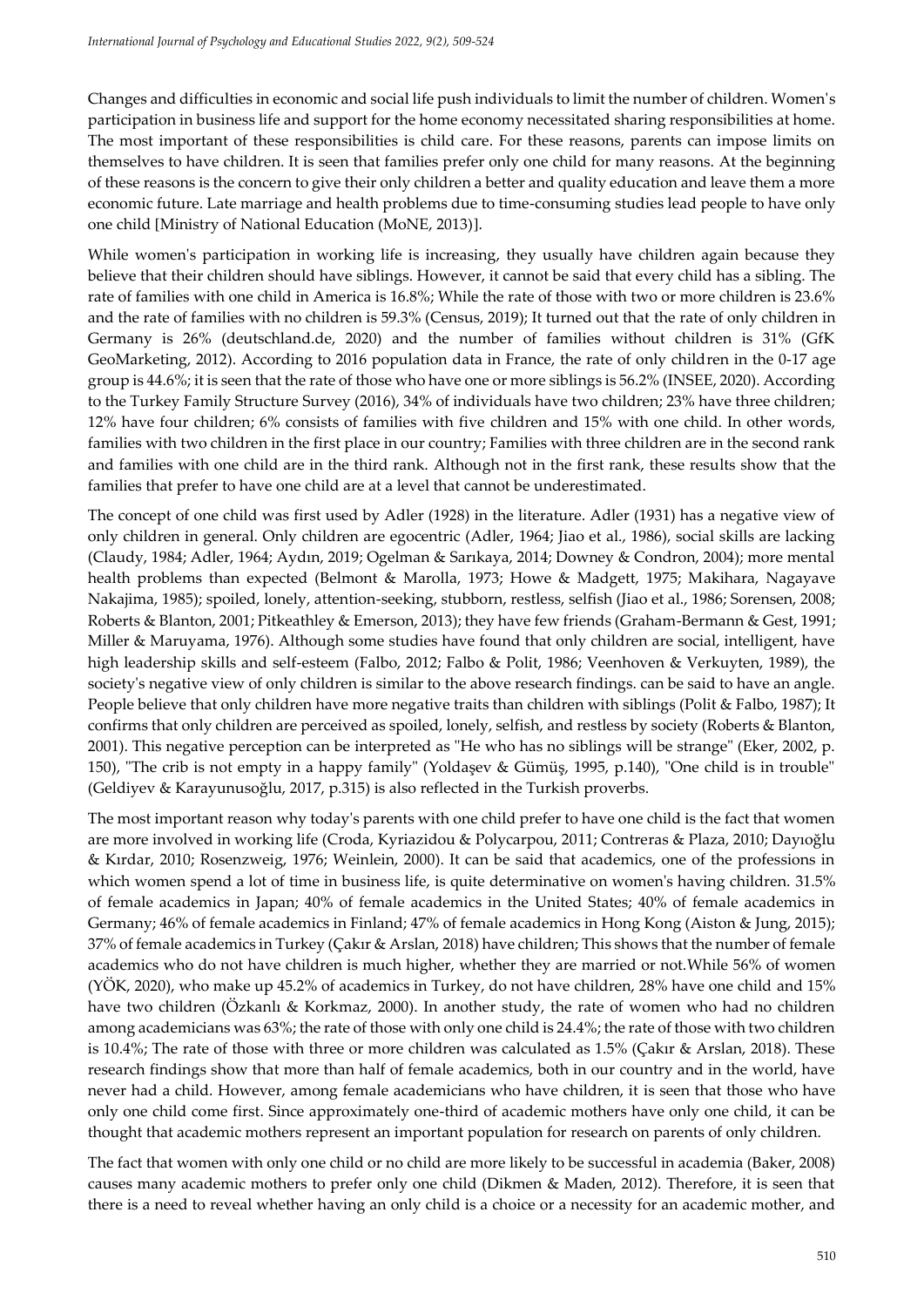what is effective in the one-child decision and how it affects this decision. In addition, how academic mothers perceive having an only child; It is thought that revealing how others perceive them and how they are affected by this perception will make the experience of having an only child more understandable.

Women working in the academic field firstly wanted to direct their academic life, they left having children after their doctorate, and they could only have one child; It is seen that they either leave their pre-school children at home or take a break from their academic activities for a certain period (Demir, 2018). Women with only one child or no child are more likely to be successful in academia (Baker, 2008) causes many academic mothers to prefer only one child (Dikmen & Maden, 2012). In the light of these research findings, it can be said that the only child is both a choice and a necessity for academic mothers. For this reason, it is thought that it is important to reveal the perceptions of academic mothers who have only one child and what kind of reactions they get from their environment. This research is an original study in terms of revealing both the views of academician mothers with one child about having one child and the reactions of the society to mothers due to having one child. It is believed that this research will contribute to filling the gap in the literature, since there is no research in the literature examining the views of single-children mothers on having one child.

Thehe aim of this study is to examine the views of academic mothers with one child about having one child. In line with this general purpose, answers to the following questions were sought:

1- What are the opinions of academician mothers on the factors that affect they have an only child?

2- What are the views of academician mothers on the convenience and difficulties of having an only child?

3- What is the point of view of academician mothers' spouses and their circles (family, friends, etc.) about having an only child?

4- What are the views of academician mothers about having a child again?

## **2. Methodology**

## **2.1. Research Model**

In this study, descriptive phenomenology design, one of the qualitative research designs, was used. In qualitative research, data is collected through specific questions in order to understand and make sense of how individuals look at events as a result of their experiences from their lives. The feature that distinguishes qualitative research from other studies is that it deals with the opinions of sensitive individuals, difficult to work with, and trying to cope with many problems (Creswell, 2017). According to Patton (2014), the advantage of qualitative research is that it allows an in-depth analysis of a generally considered topic. In phenomenological research, all interviewees must have experienced the phenomenon under consideration or have established close relationships with people who have had experience with this phenomenon (Rolfe, 2006). Phenomenology is one of the preferred philosophical methods for collecting in-depth data, as it attaches great importance to experiences. It deals with how the events and experiences of the people are experienced and how they are given meaning (Mayring, 2011; Smith & Osborn, 2015). According to the phenomenological point of view; there is no single truth, reality is subjective and what we know may change over time, depending on the situation, the environment and the conditions we live in (Smith, 2003). Phenomenological study is a definition that covers all the experiences of more than one person in their life about a phenomenon or concept (Creswell, 2015).The phenomenon of this research is being an academic mother with only one child.

## **2.2. Research Sample**

The study group of this research was formed by the criterion sampling method, which is one of the purposive sampling methods, from 9 academic mothers with an only child aged 5 years and older who worked in different faculties of Karabuk University in the academic year 2019-2020.In criterion sampling, all situations that meet a predetermined set of criteria can be studied. The criterion can be created by the researchers or determined by a prepared list of criteria (Yıldırım & Şimşek, 2000). The criterion in this study is that it is an academic woman who has only one child aged 5 years and older. The socio-demographic data of the study group are shown below (Table 1).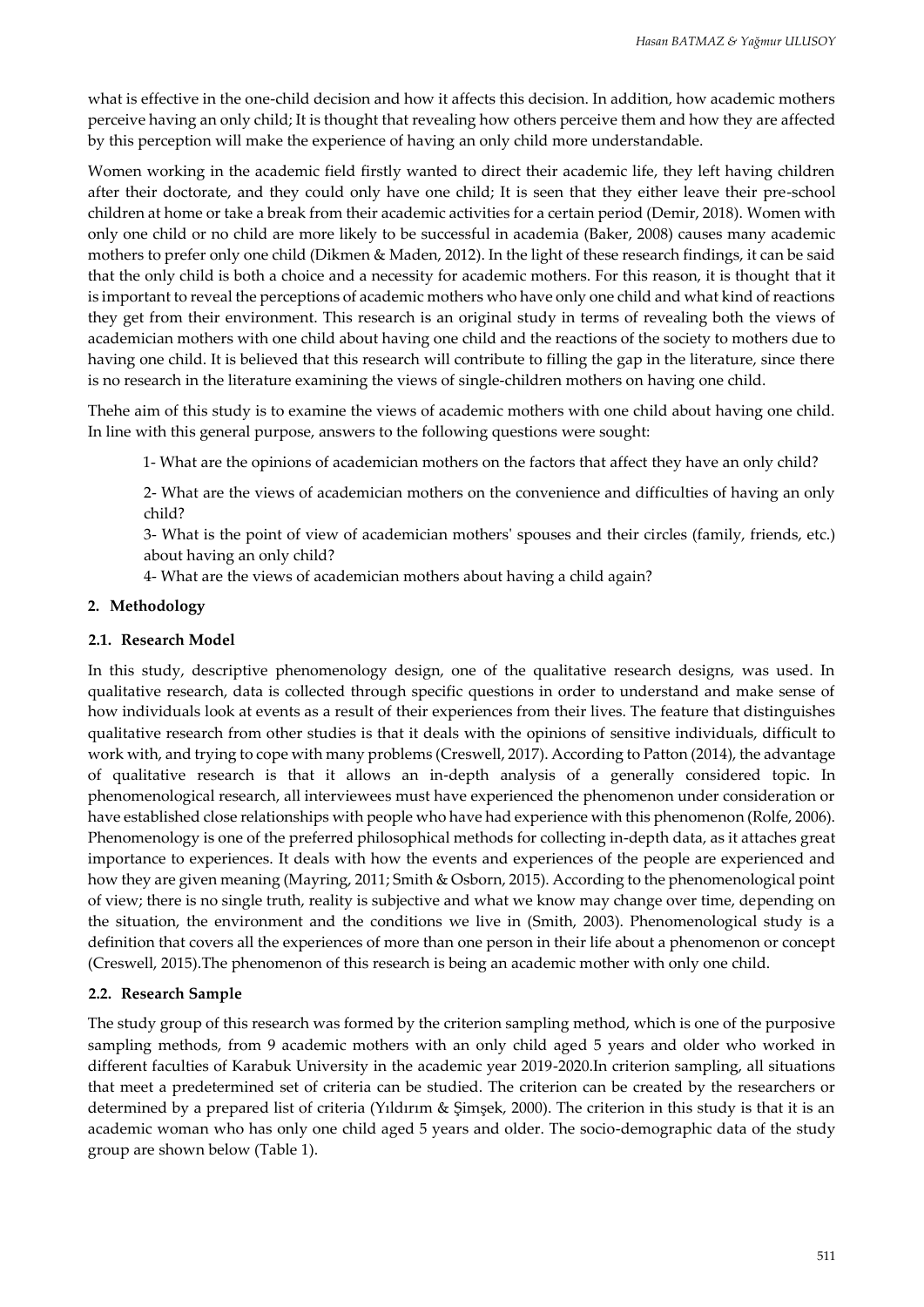| Age | Child's age | Age at marriage | Duration of marriage | Educational status |
|-----|-------------|-----------------|----------------------|--------------------|
| 42  | 5           | 27              | 15                   | Doctorate          |
| 32  | 5           | 25              | 7                    | Doctorate          |
| 37  | 12          | 24              | 13                   | Master's degree    |
| 51  | 20          | 29              | 23                   | Yüksek lisans      |
| 32  | 5           | 25              | 8                    | Doctorate          |
| 47  | 7           | 35              | 12                   | Doctorate          |
| 38  | 8           | 28              | 10                   | Master's degree    |
| 33  | 5           | 25              | 8                    | Doctorate          |
| 48  | 25          | 22              | Divorced             | Master's degree    |

#### **Table 1.** *Study Group Information*

#### **2.3. Data Collection Tools and Procedure**

In this study, semi-structured interview, one of the qualitative research techniques, was used to collect data. There are certain questions to be asked in semi-structured interviews (Glesne, 2012). In a semi-structured interview, the researcher can change the structure of the questions, ask additional questions or remove questions that do not match the content (Yıldırım & Şimşek, 2000). A semi-structured interview form consisting of five open-ended questions was used to collect data in this study. The questions in the interview were prepared by the researcher and the thesis advisor following the purpose of the research. Two faculty members from the Guidance and Psychological Counseling Department conduct qualitative research to evaluate whether the questions in the interview form reflect the purpose of the research and whether they are understandable; The opinion of a faculty member from the Child Development Department was taken. Changing a question after lecturers' comments; It was decided to add one question.

The importance of piloting is also emphasized to ensure that a useful interview form is designed (Büyüköztürk et al., 2019). After receiving expert opinion for the interview questions, a pilot interview was conducted with an academician mother of one child to test whether the questions were functional. After the pilot interview, "What kind of reactions do you get from your environment as a parent with one child?" in the interview form. It turns out that the question is missing. It was determined that the academic mother's opinion of her husband's decision to have an only child was not a problem, and the semi-structured interview questionnaire was supplemented with the question, "How does your spouse react to you having an only chilOther questions were found to be appropriate and understandable for the purpose of the research. After the arrangements made, the interview form was given its final form.

Alfred Adler (1931), first put forward the idea that children have a structure that categorizes them according to their position in the family and their birth order, and that each has its own characteristics. The concept of one child was first used by Adler (1928) in the literature. Adler (1931), who put forward the concept of birth order as a mechanism for understanding child behavior, argues that the position of the childchild's position in the family greatly affects his general development and attitudes towards life. Adler (1931) has a negative view of only children in general. The child, who is afraid of losing the mother and wants to keep his attention, is pampered by his mother. Based on this point of view, research questions were prepared.

To the participants;

- "What factors contributed to you having an only child?"
- "What are the conveniences and difficulties of having an only child?"
- "What kind of reactions do you get from your spouse and your environment when you have an only child?"
- "What do you think about having children again?" questions were asked.

Detailed information about the study was given to the participants, and it was stated that voluntary participation was essential and the participants signed the information and consent form. The researcher himself conducted the interviews. These interviews were conducted face to face.Interviews with the participants were recorded on a voice recorder. It was informed that the recorded interviews would be transcribed by the researcher, the identity of the participants would not be revealed, these texts would be reviewed by the experts whose opinions were obtained as part of the research, and would not be used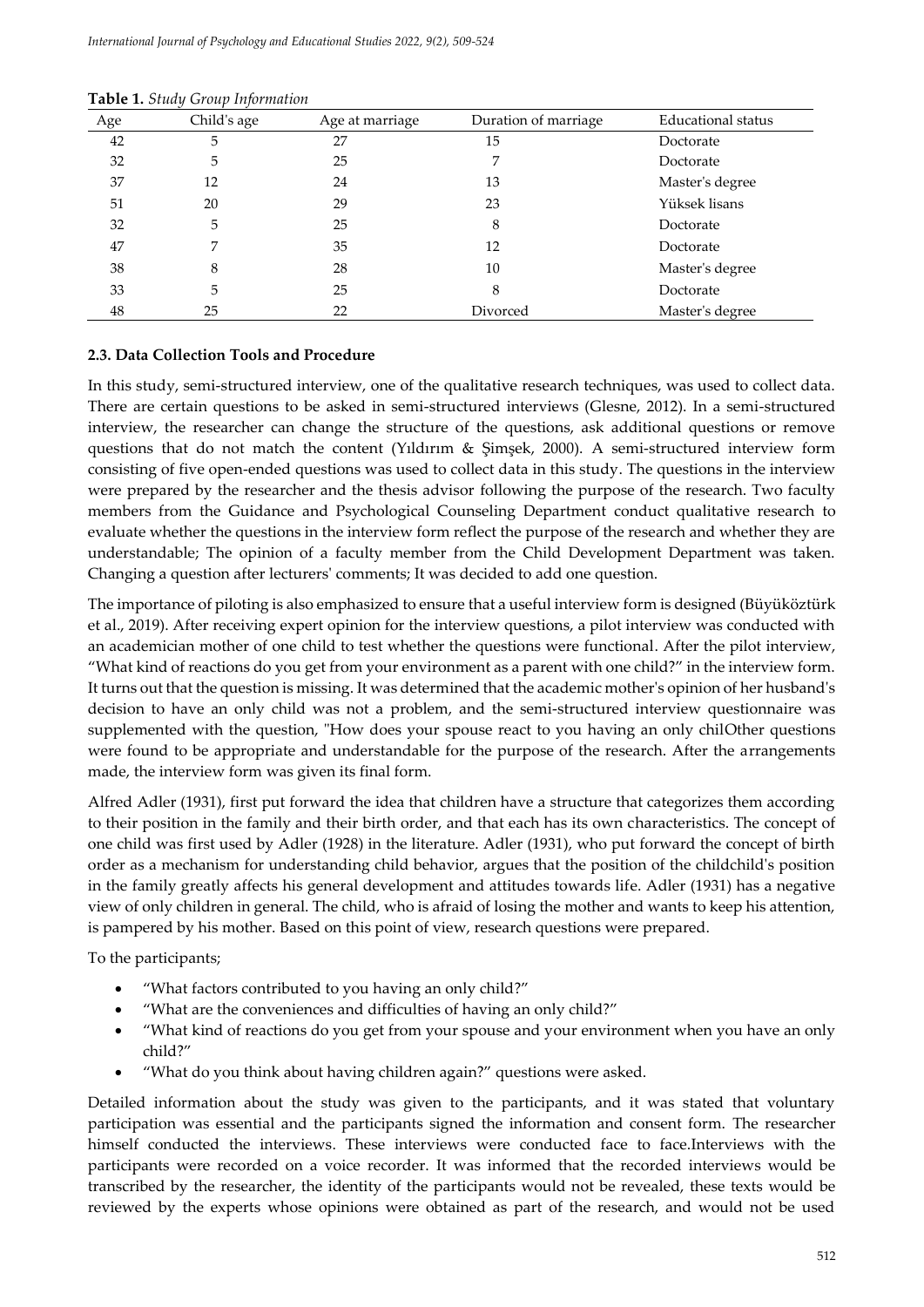outside.The interviews took place between a minimum of 15 minutes and a maximum of 25 minutes, adhering to the questions in the semi-structured interview form and giving the participants sufficient opportunity to think.

#### **2.4. The Role of the Researcher**

In qualitative research, analyzes are evaluated subjectively by their nature. Therefore, the researcher himself serves as a data collection tool. It is also important to be a person who spends time with the research subject, learns what is going on in the field, establishes one-to-one relationships with participants, and codes, categorizes, decontextualizes, and performs all applications related to recontextualization of the data (Tekindal & Uğuz, 2020).In phenomenological research, the researcher should be honest and aware of his own worldview and consider that there may be different opinions. In this way, the essence of the phenomenon examined by the researcher is accurately reflected (Kocabıyık, 2016). In this study, the fact that some of the employees of the institution where the researcher works have found that they have only one child has led to the emergence of the basic phenomenonIn addition to the old myth that only children are spoiled, asocial and selfish, the fact that the thesis advisor is an academic mother with only child played an important role. Therefore, it prepared the ground for researching the thoughts and feelings of both mothers with one child in the institution where they work and the thesis advisor's thoughts and feelings about only children.

## **2.5. Data Analysis**

Phenomenological research consists of certain stages. These; determining the research problem, writing the problem and the purpose statement, designing the research, establishing the conceptual framework, identifying the participants, data creation process, data analysis and presentation. Phenomenological research stages are as follows: Horizontalizing, or listing all relevant expressions, Reduction of experiences to the invariant constituents, Thematic clustering to create core themes, Comparison of multiple data sources to validate the invariant constituents, Constructing of individual textural descriptions of participants, Construction of individual structural descriptions, Construction of composite structural descriptions, Synthesizing the texture and structure into an expression (Yüksel & Yıldırım, 2015).

Encoding, audio or video etc., etc. is the process of making sense of the data collected in different ways (Creswell, 2017); It is a concise word or short expression that is used symbolically to describe a language-based or visual data (Saldaña, 2019). In the first stage of the analysis, a total of 47 pages of data obtained from the interviewees were coded by the researcher. The researcher did the coding. First, each participant's answers to all questions were coded; Afterwards, the codes describing the answers given by all participants to each question were reviewed and the coding was completed. Then, similar codes were combined and a more general expression representing these codes, categories and sub-categories was formed. To check the compatibility of the codes with the categories, the link between the code and the category was established by using the backward coding method. Back coding is a method of reverse coding the data in order of themecategory-code to verify the compatibility between the codes, categories and themes created from the analyzed data (Creswell, 2013).

Category is when codes with common features come together to form similar schemes (Saldaña, 2019). A subcategory can be defined as the category type used when there is more than one code and the power of all codes to represent the same category is reduced. In case of more than one code, subcategories were created in addition to the categories in the parts where all these codes had difficulty in representing a single category. Subcategories were determined as a result of the combination of similar codes. In the categorization stage, subcategories defining the codes and categories covering subcategories were obtained. At this stage, some codes are merged; It was decided to add new sub-categories. As a result of the content analysis, it was decided that the data obtained from four questions asked in the interview could be combined.

For this reason, the data obtained based on the experiences of academic mothers with one child are presented under four main headings. In the categorization stage, subcategories defining the codes and categories covering subcategories were obtained. Data were collected in 9 categories and 10 subcategories.

#### **2.5.1. Validity and reliability**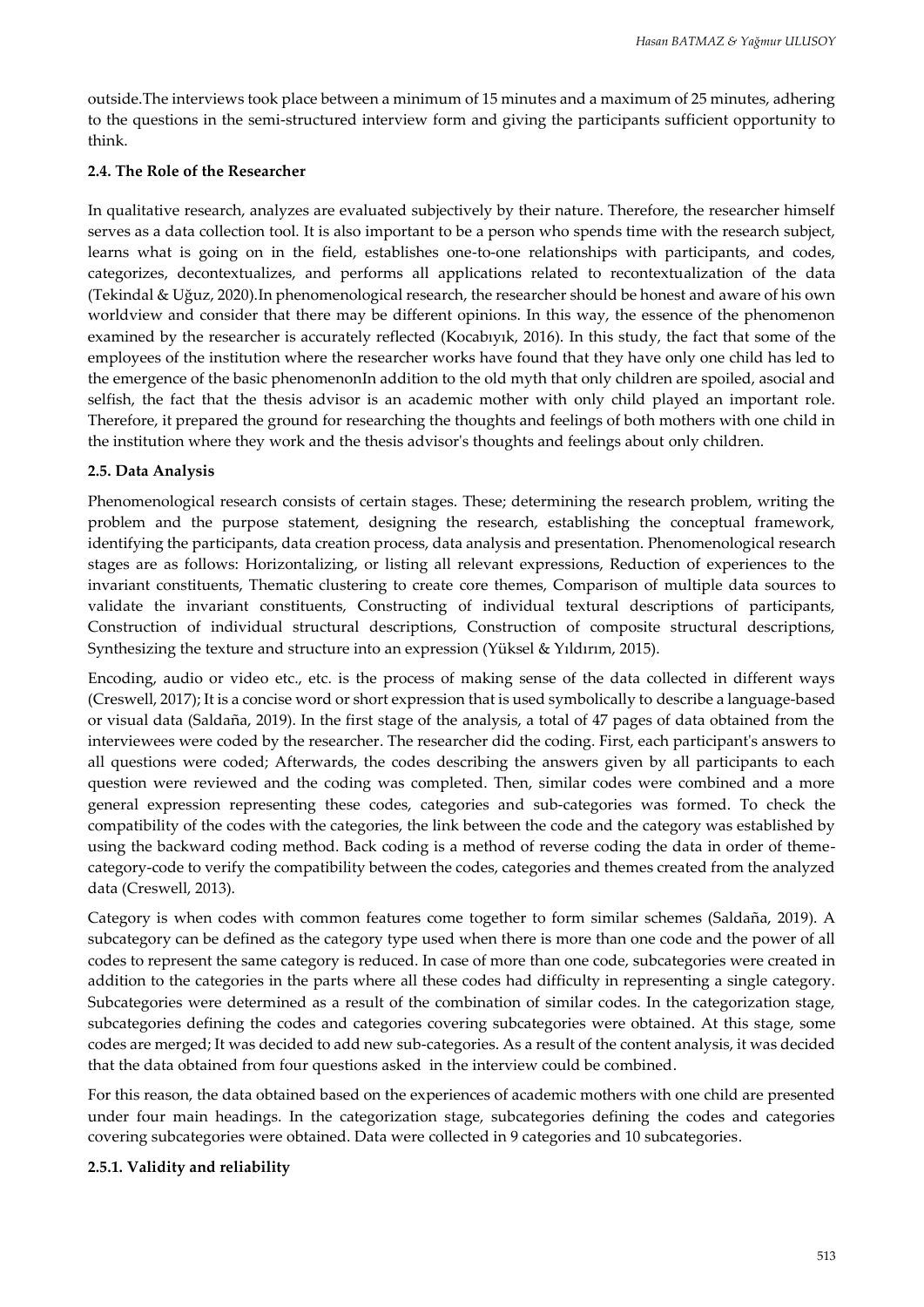Meriam (2013) states strategies to ensure internal validity, external validity and reliability in qualitative research. Internal validity reveals whether the findings reflect the truth, in other words, their credibility. With participant confirmation, validity can be evaluated in qualitative research (Creswell & Miller, 2000; Silverman, 2018). Participant confirmation is done to test the accuracy of the themes or stories by taking the analysis tables or descriptions created by the researcher to the participants. On the other hand, expert opinion is taken to determine the accuracy of the analyzed data and the rigor of the study (Creswell, 2017). This study sought participant confirmation and expert opinion for validity control. Seven of the participants confirmed the encodings obtained from the data. Since only two of the participants did not give any feedback, it was tried to contact them by phone, but no response was received. Within the scope of the expert opinion, two experts evaluated the text analyzed by the researchers, and it was decided that the codes and categories reflect the data in general, however some changes should be made.

In qualitative research, whether the results are consistent with the collected data reveals reliability (Meriam, 2013). One of the ways to test reliability in qualitative research is intercoder reliability (Silverman, 2018). The process is based on researchers making coding independently and then comparing these codings (Creswell, 2019). In this context, the researchers coded the data independently of each other and agreed on similar codes on the analyzed text, discussed and came to a decision on different codes.

Differences of opinion about coding have been tried to be resolved by considering the theoretical framework of the research. To measure the consistency between coders, the formula of reliability=consensus/total number of opinions+number of disagreements was used. At this stage, a reliability of 80% should be sought for precoding-recoding reliability, which is higher than the case for intercoder associations (Miles & Huberman, 2019). The inter-coder reliability value of this study was calculated as .85.

## **2.6. Ethical**

All procedures performed in studies involving human participants were in accordance with the ethical standards of the institutional and/or national research committee and with the 1964 Helsinki Declaration and its later amendments or comparable ethical standards. The Ethics Committee approved the study of the University of Inonu (No. 2020/3-5).

## **3. Findings**

*"Which factors were effective in your having an only child?"* were asked, and the answers they gave to this question were grouped into two categories: obligations and preferences. The category of obligations is divided into three subcategories: work life, fertility problems and care; The preferences category is divided into two subcategories as personal preference and environmental influence.

*"What are the conveniences and difficulties of having an only child?" was asked, and the answers they gave to this question were grouped into two categories as conveniences and difficulties. "What kind of reactions do you get from your spouse and your environment when you have an only child?"* Spouses' responses to this question were divided into two subcategories, spouses' responses to the subcategory of reasons for wanting a child and each other's responses to two subcategories, recommendations for the second child and the only child.Ask the participants*, "What do you think about having children again?"* question was posed. The statements of the participants who stated that they wanted to have a child again in this question were divided into two sub-categories as reasons and concerns. The statements of the participants, who stated that they did not want to have a child again, regarding the factors affecting their continuation with an only child were grouped under three sub-categories: work life, physical/physical conditions and personal preference. The theme of "I wish he had a brother" was reached from the data obtained. In Figure 1, categories and sub-categories of this theme are given.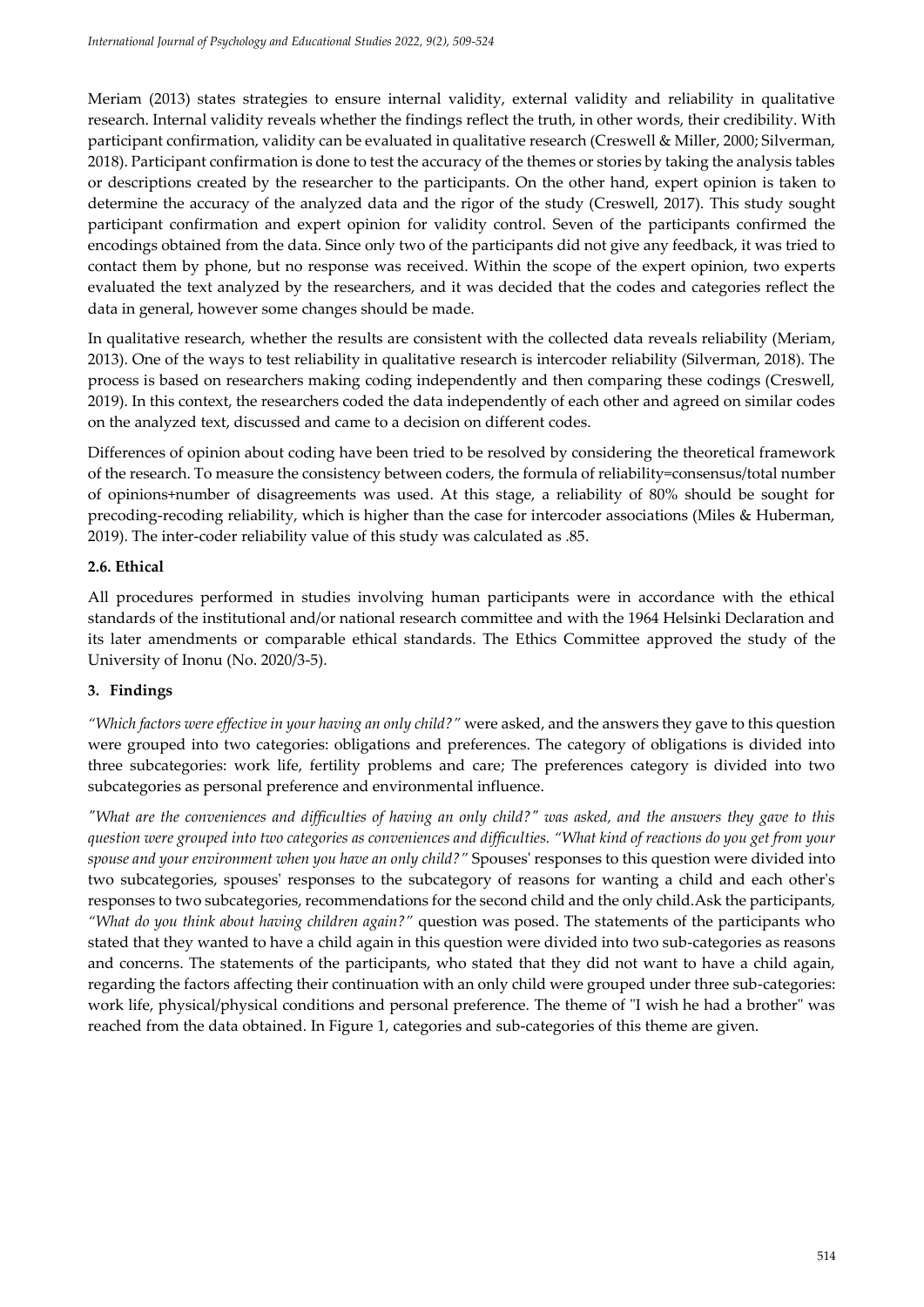

**Figure 1***. Theme, categories and subcategories*

As seen in Figure 1, the factors affecting the participants' having only one child are divided into obligations and preferences. While most of the participants stated that they had to have an only child due to work life, fertility problems and difficulty of care; others stated that they preferred the only child by being influenced by the environment or personally.

Below are some quotations reflecting the sub-categories of work life, fertility problems, care in the category of necessity, and the sub-categories of personal preference and being affected by the environment.

*"I can say that the hard work of my husband led me to have an only child for now, because of the difficulties of my own profession. It is very difficult on our own, it is difficult for us to meet all the needs, we can only manage for now."* (Business life)

*"…I got married late, then I didn't have a child for a long time, I had treatments or something A… when I was born, I was in my 40s, and after that, it was A. But he was already seven years old, so the situation is against my will, you know. I don't know if I would like it, I'm not so sure about that either."* (Fertility issues)

*"I can't say that we have made such a decision in particular, but it may be the second one, but for now, the difficulties have been effective, raising it alone in a different way without family support. I can say that my husband's hard work has led me to have an only child for the time being. It is very difficult on our own, it is difficult for us to meet all the needs, we can only manage for now."* (Maintenance)

Most of the participants stated that having an only child has both easy and difficult aspects. Academician mothers stated that they could take care of their children sufficiently because they could devote a large part of their time to their children because they were only; They stated that an only child requires less responsibility and makes it easier to live a comfortable life. In general, when compared to the difficulties of having an only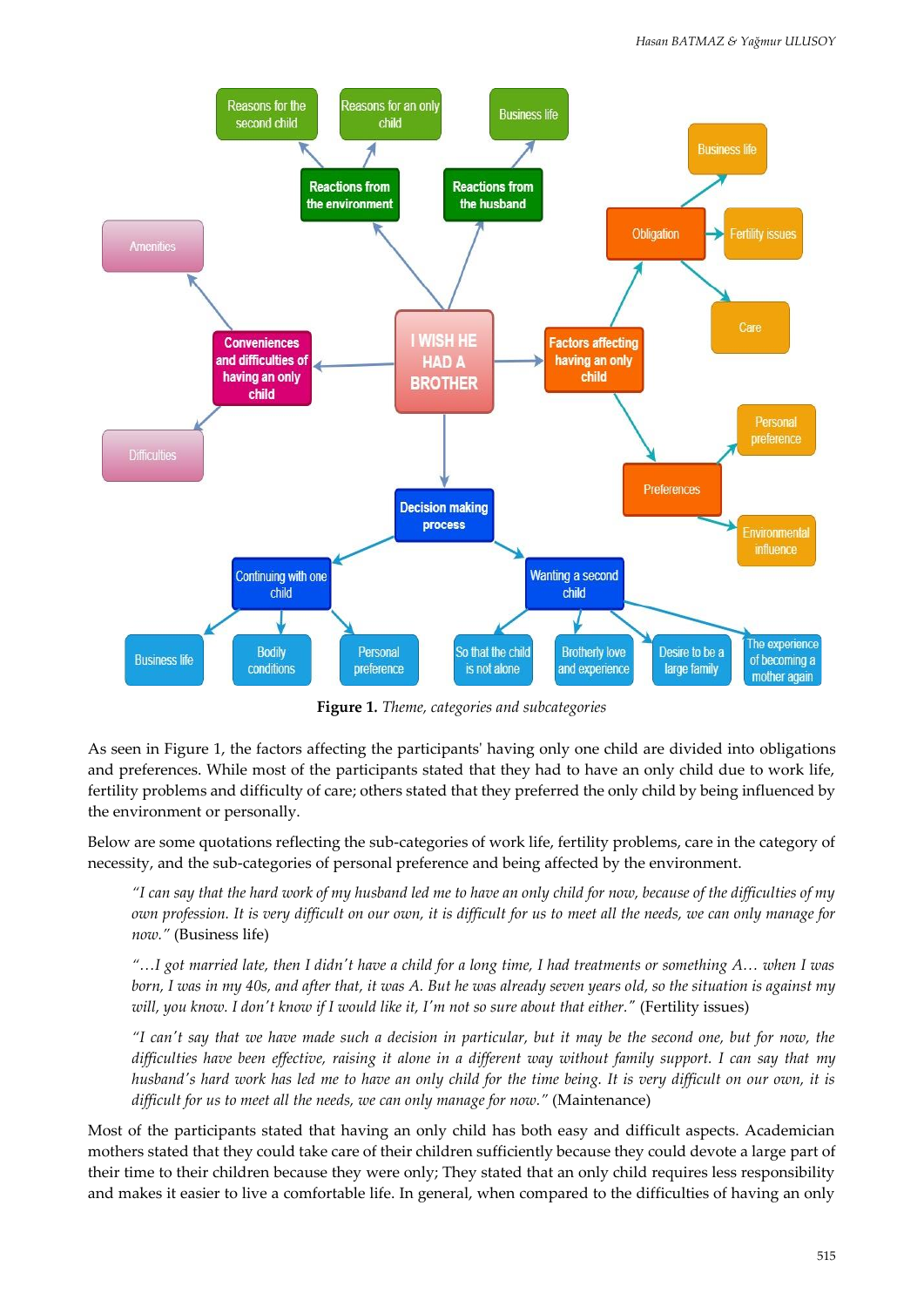child, it is noteworthy that the conveniences outweigh the difficulties. However, it was observed that most of the participants were sad because their children grew up alone and without siblings; being alone and wanting more attention were expressed as the prominent difficulties of having an only child.

*"For example, my friends, who have two or three children, go to her job and then run to the other because they are of different ages. Those who have more than one child have more responsibilities, we do not live it."* (Decreased responsibility)

*"First of all, it provides more opportunities in terms of finances, and it is easier to make your programs… If you can spend a little more time in social life, maybe you will be divided according to two or three…"* (Living life comfortably)

*"Being alone is definitely a challenge because she doesn't like to play too much alone or spends too little time with her toys."* (being alone)

When the participants' reactions from their spouses and surroundings were examined, it was seen that their spouses supported having one child. It was observed that the recommendations of the participants to have a second child from their environment predominated. The participants stated that not being able to take the responsibility of a second child is the determining factor in their spouses' desire for an only child. In addition, it was stated that one child is enough, they want to give all their love to their only child and their desire to raise ideal children are other reasons for their spouses' desire for an only child.

*"He thinks the same thing, he thinks that because of our living conditions, our working conditions, when we grew up we did not have elders with us, so we were raised alone, so of course we think about what it would be like if it was a second time, but we keep thinking about how we are going to grow. When you think about it, it's lonely." (Failure to Take Responsibility) "My wife is not someone who is worried about multiplying so much, she also thinks that it is necessary to raise better quality children rather than having too many children like me. Of course, whatever Allah wills happens, our thoughts will change later, and we will have another child..."* (seeing enough)

Below are some quotes that reflect the recommendations received from the environment to have a second child and continue with an only child.

*"He should not always be alone, he should have a sibling, he should not grow up alone, this is the reaction of everyone, why didn't you think about the second time, come on, you are old or something... The child should not grow up alone, he will need a sibling in the future, he will always feel incomplete, maybe he is missing when his friends live with his siblings. He will feel it, that's how we react."* (He will be without a brother and alone).

The participants' thoughts on having a child again were divided into two: wanting a second child and continuing with one child. More than half of the participants thought about having children again; The rest stated that they decided to continue with one child. Participants who wanted a second child cited as reasons that the child should not be alone, should experience sibling love, should develop a sense of trust, i.e., should experience brotherhood, the ideal of a girl and a boy, the longing for a little baby, i.e., the desire to be a mother again and to be a crowded family. They also stated that they were worried that they would not be able to learn to share and be a strong family with an only child.

Participants who chose to have an only child indicated that work life, i.e., intensive work, was the most important reason for having an only child. The reason for business life; personal preference, inability to share the love for the child, the desire to raise an ideal and only child, and divorce grounds were followed. In addition, it was stated that physical conditions such as being older, pregnancy and difficulty in care were also effective in continuing with one child. Two of the participants, who stated that they decided to continue with an only child, stated that they did not consider a second child due to the necessity of divorce and increasing age.

*"So it was not available on my terms, my son grew up in a car anyway, maybe that's why he likes cars, life was hard for us, my aunt is helping us now. But the second child would be very difficult to get such support. I didn't* want to be selfish either, I didn't want to have another child without giving him good opportunities, I didn't want *to raise another child in a car."* (Business life)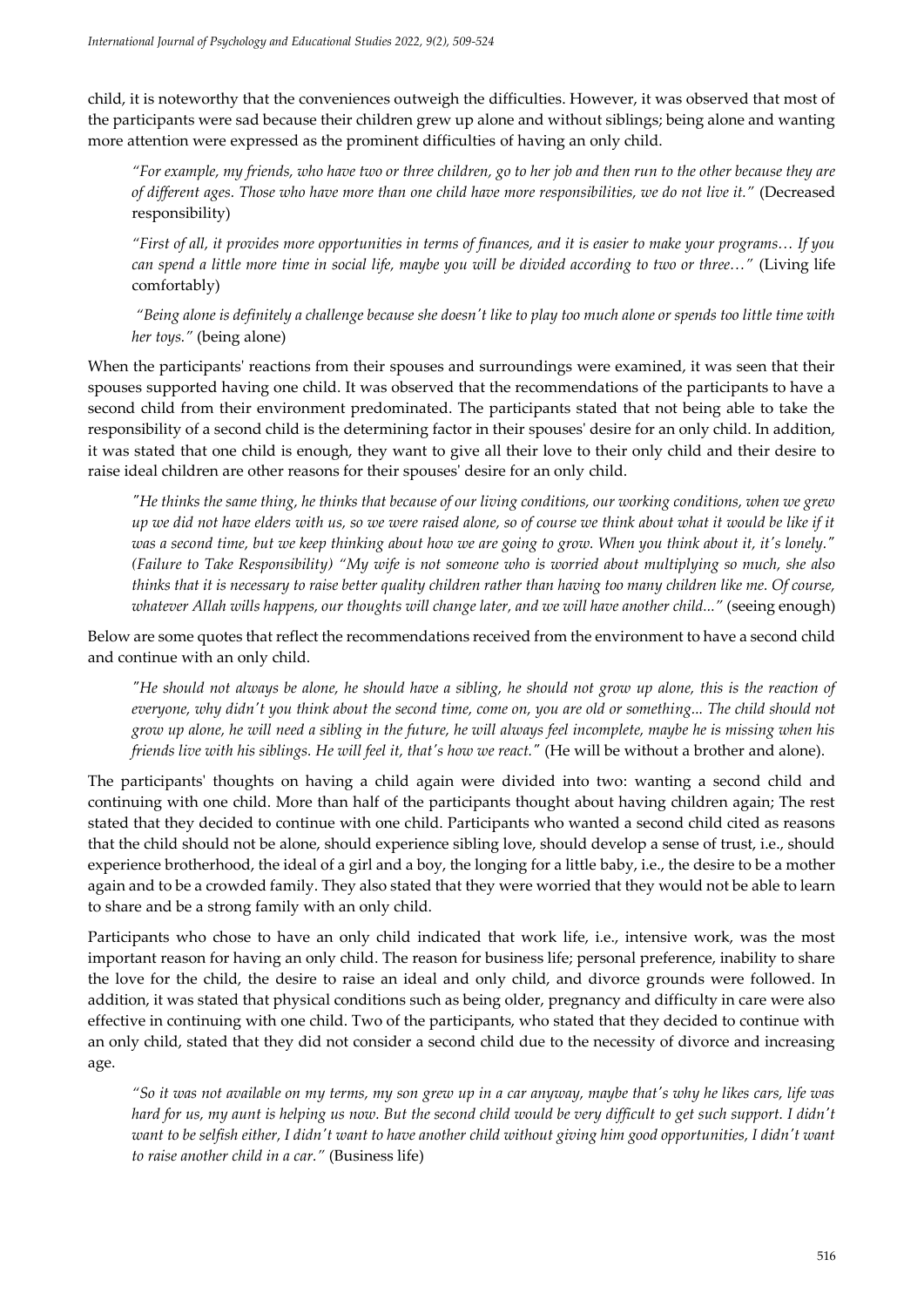*"I am also a part of the society, socially, the child does not always seem to be complete without siblings, the sibling awareness is the thought that that child has the right to have a sibling. I think the same way, so I don't think being an only child is unfair to the other child..."* (Sisterly love tasting)

After all these expressions; The "I wish he had a brother" theme emerged by combining the categories of conveniences and difficulties of having an only child, factors affecting having an only child, decision-making process, reactions from the environment, and reactions from the husband.

## **4. Conclusion and Discussion**

In this study, the factors that affect the mother's having one child, the conveniences/difficulties of having one child, the reactions from the spouse and the environment about having one child, and their thoughts on having a child again were examined in this study. Factors affecting academician mothers' having an only child are divided into obligations and preferences. Due to their hard work, more than half of academic mothers had to have only one child; It has been revealed that work life, fertility problems and care make an only child obligatory. For the remaining participants, having an only child was a choice; personal preference and being affected by the environment were the reasons for preferring the only child. In this study, it was seen that hard work was the prominent factor of having an only child. A study determined that 56 percent of female academics have no children, 28 percent have one child, and 15 percent have two children (Özkanlı & Korkmaz, 2000). As can be understood from this research, more than half of the female academicians have no children; It is seen that more than a quarter of them have only one child. The work intensity of women working in the academic field affects their ability to start a family and have children (Armenti, 2004; Demir, 2018: Dikmen & Maden, 2012; Santos, 2015); Findings that they married late, had late children, and faced difficulties in terms of family and having a child (Armenti, 2004; MEB, 2013; Yıldız, 2018); This study supports the finding that intensive work is determinant in mothers having only one child.

Parents may prefer to be only-child due to the anxiety of not showing enough attention to their children, having difficulties in their care, and not meeting their children's needs (Rossberg, 2008). The fact that female academics have responsibilities as a mother at home and their workload shows that they have a double duty. Academic mothers, on the one hand, make progress in the academic field; On the other hand, they may have to limit the number of children to balance these tasks (Beddoes & Pawley, 2014; Comer & Stites-Doe, 2006; Ergöl et al., 2012; Gönen & Hablemitoğlu, 2004; Santos, 2015; Yıldız, 2018). With these research findings showing that having an only child can be a choice or a necessity, for some of the academic mothers in this study, the only child is a necessity; The findings that it is a preference for some overlap. Given that female academics would prefer to have two or three children if they had the opportunity (Kemkes-Grottenthaler, 2003), this study's striking finding that having one child is a necessity is indicative of women's desire to have more than one child.

In this study, compared to the difficulties associated with having an only child, the conveniences outweigh the difficulties. While the ability to care for the majority of academic mothers is an easy aspect of having an only child, growing up alone turns out to be the most frequently cited difficult aspect of having an only child. While less than half of mothers are satisfied with having only one child, it turns out that more than half of them are sad and unhappy about leaving their only child without a sibling. The fact that only children have a higher level of loneliness than their siblings (Wei, 2005) and generally feel lonely and restless (Roberts & Blaton, 2001; Sorensen, 2008; Thompson, 1974) This confirms the finding that growth is the most commonly cited challenge. In addition to the above studies, only children have lower social skills than children with siblings (Aydın, 2019). The fact that their anxiety level is higher and their academic performance is lower (Wei, 2005) explains the dissatisfaction of more than half of mothers because they leave their only child without siblings.

Parents who have two or more children perceive parenting as more stressful and difficult than parenting a single child (Erkan & Toran, 2010; O'Brien, 1996; Kaytez & Durualp, 2016; Pektaş & Özgür, 2005; Yıldırım & Tüfekci, 2020), more child-related difficulties or behavioral problems than non-working mothers (Jordan, Cobb & McCully, 1989; Sperry, 1993), a working mother with more than one child; shows that she has more difficulties as a parent than a non-working mother with one child.As a result, the increase in the number of children in a house means that the problems to be experienced and the effort / time / effort spent by the parents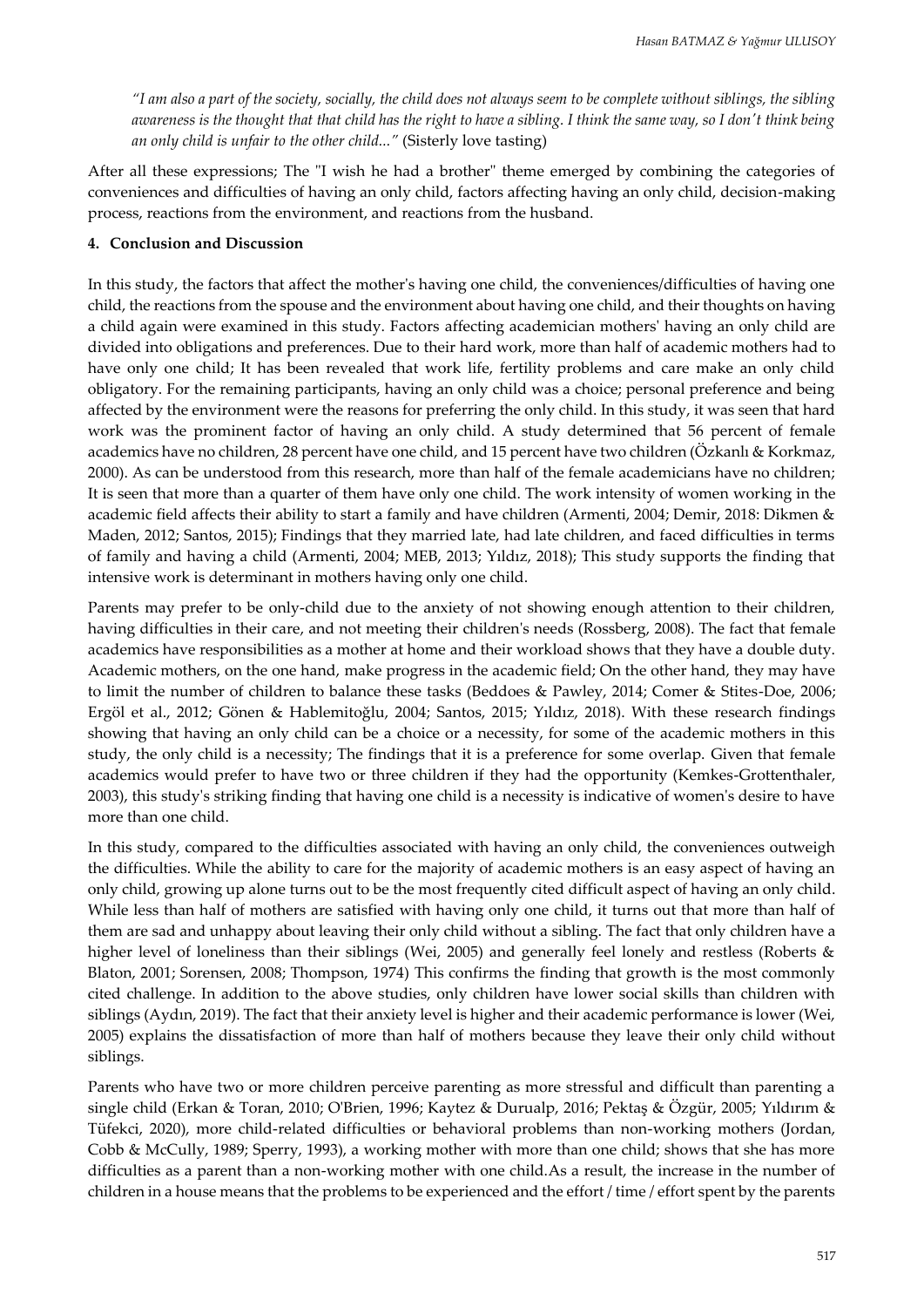for the children increase, while taking care of some children, they cannot take care of others sufficiently. For this reason, it can be understood that the convenience of having an only child comes to the fore in this study.

In this study, it was seen that the participants' reactions about having one child from their spouses and their environment were similar, but mostly differed. Most of the participants wanted their spouses to have only one child; It has been revealed that not being able to take the responsibility of a second child is the most determining factor in these wishes. Since the spouses of the participants could not take responsibility of the second child, it can be thought that the role of the mother in the decision to continue with the only child was a factor. These research findings show that academic women either put their careers on hold to have children or postpone their decisions to marry and have children, have difficulty in balancing between their roles in the family and the intensity of work-life, and that academics limit the number of children they have (Forster, 2001; Kemkes-Grottenthaler, 2003; Beddoes & Pawley, 2014; Santos, 2015; Demir, 2018; Yıldız, 2018). In other words, in this study, spouses of academic mothers may be avoiding wanting a second child because they see the difficulties of carrying out both academic and motherhood roles.

This study revealed that the participants received advice from their environment to have a second child and to continue with an only child. It is seen that the recommendations of having a second child come to the fore in the reactions received from the environment. In the recommendations for having a second child, the reasons that the child will be alone and without siblings and that a girl and a boy are ideal came to the fore. In the direction of only two participants to continue with one child, most of the participants received advice on having a second child. It can be said that there is overlap between the findings that only children are lonely and restless (Roberts & Blaton, 2001; Thompson, 1974; Sorensen, 2008) and the environmental recommendations to have a second child because the only child in this study will be alone/siblingless. In addition, the negative view of the society towards the only child (Polit & Falbo, 1987; Aydın, 2019; Ogelman & Sarıkaya, 2014; Jamshidi et al., 2013; Doh, 1999; Roberts & Blaton, 2001) has a role in giving advice on having a second child. may be.

Findings in the studies that only children are alone (Roberts & Blaton, 2001; Thompson, 1974; Sorensen, 2008) are in line with the desire of only-child mothers to have a child again so that their children will not be alone. Sharing between siblings also leads to a strong bond in the family environment, and the role of brother-sistersister affects this strong bond (Dunn & Brisbane, 1985). The fact that the younger sibling develops positive social behavior by modeling his or her older sister or brother (Durgel, 2007) explains mothers' desire for their children to experience sibling love, but also confirms concerns that it is not possible to be a strong family with one childFor the participants who decided to continue with one child, it was revealed that work life, that is, intensive working conditions, was the most determining factor. The work intensity of women working in academia affects their ability to raise a family and have children (Demir, 2018); research shows that mothers of academics limit the number of children or delay the timing of childbearing (Santos, 2015; Yıldız, 2018). In addition, Rossberg (2008) states that parents may choose to have an only child by calculating the gains and losses that having a child will bring and to ensure a higher quality of education for their children because they are afraid of not showing enough interest in their children, having difficulty caring for them, and not meeting their children's needs. The findings of this study support that the reasons for working conditions are an effective factor in the decision of mothers to continue with an only child.

Women academics put the academy at the center of their lives and either marry or have children in the later stages oflater in their careers or refuse to marry (Yıldız, 2018). On the one hand, routine roles such as housework and child care, on the other hand, professional responsibilities such as lecturing, conducting scientific research, writing books, articles, and participating in activities such as congresses and conferences leave women with the problem of balancing work and family life (Comer & Stites). -Doe, 2006; Ergöl et al., 2012; Gönen & Hablemitoğlu, 2004; İrey, 2011; Masika et al., 2014; O'Laughlin & Bischoff, 2005). Most of the academician mothers had to have one child due to work life, fertility problems and care; expressing their dissatisfaction with leaving their only child without siblings shows that they experience the sadness of not having more than one child. These findings show that most of the mothers who have only one child share a regret that "I wish he had a brother". It was observed that the theme "I wish he had a sibling" came to the fore, regardless of the advice from the environment and the mothers' reasons for wanting a second child.Although there are many studies on single children, it is seen that studies on mothers of only children are limited (Demir, 2018; Dikmen & Maden, 2012; Özkanlı & Korkmaz, 2000; Yıldız, 2018). In addition, it is noteworthy that no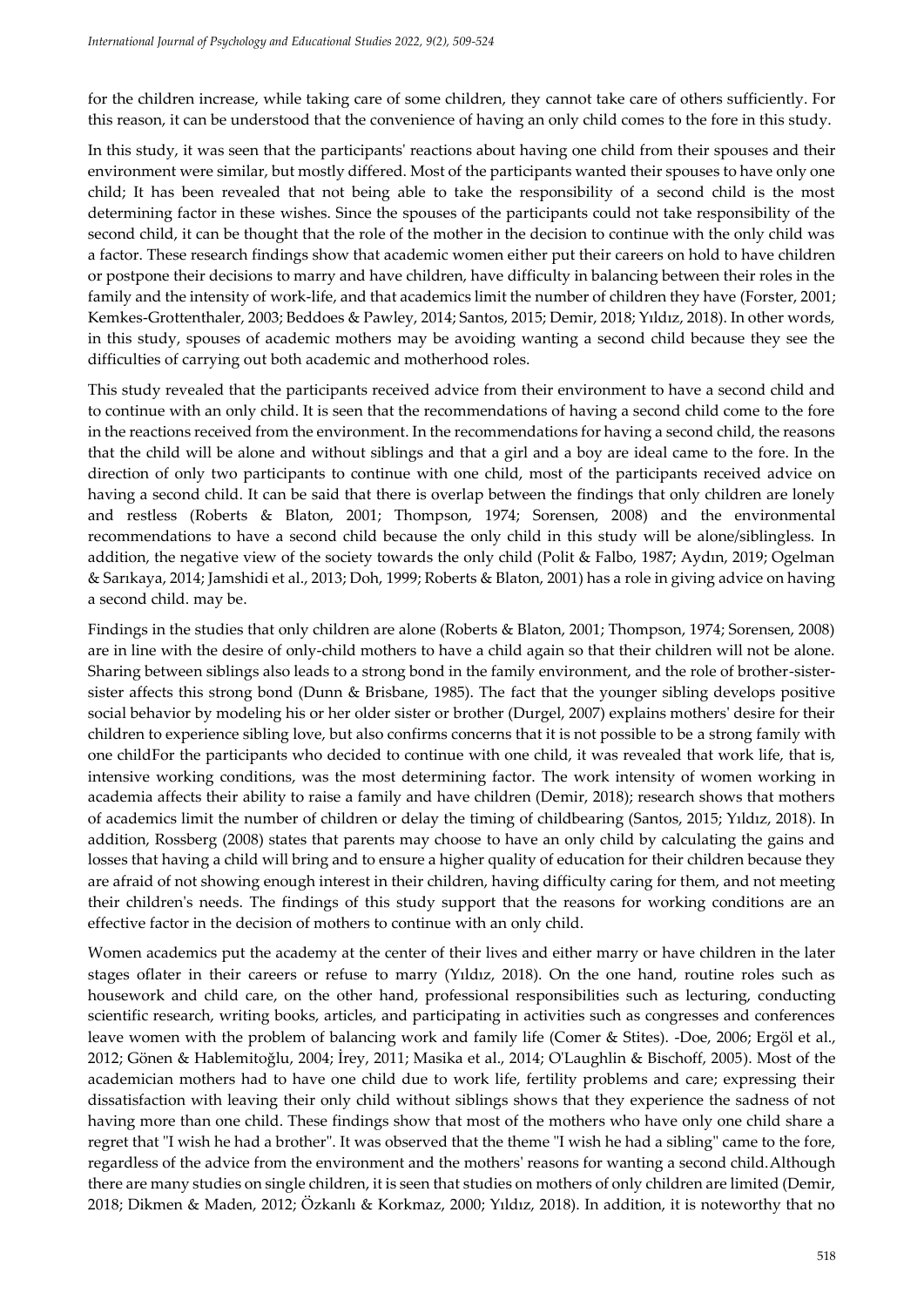research has been found on academic mothers who have only one child. In general, it is seen that there are studies on the roles of academician mothers in marriage, family, motherhood and academics.

This research aims both to fill the gap in the literature and to develop the positive perspectives of academic mothers with only one child about their children. It is seen that only children have a negative perspective on the literature. In fact, G. Stanley Hall claimed in his research that being an only child is a "disease" in itself (Act. Fenton, 1928). This research reveals that only children actually have positive characteristics under changing conditions and it is not unacceptable to have an only child.

The research consists of nine academic mothers working in different Karabuk University faculties in the 2019- 2020 academic year and have an only child. The research data is limited to the semi-structured interview questions prepared by the researcher and the answers given by the academician mothers.

#### **5. Recommendations**

In this study, it was found that society's recommendation for the second child on the grounds that the child is not selfish, that one child cannot be a complete family, that a girl and a boy are ideal, and that the only child will be alone and without siblings confirms society's negative view of the only child. This negative view shows that "It is strange without a brother" (Eker, 2002, p.150), "In a happy family, the cradle is not empty" (Yoldaşev & Guemueş, 1995, p.140), "A child is in trouble" (Geldiyev & Karayunusoğlu, 2017, p.315), it is seen that there is a contrast in Turkish proverbs. This context requires a detailed study of the culture's perspective on the only child. Therefore, it is necessary to conduct both qualitative and quantitative research on larger populations to reveal the perspective of Turkish society on the only child. In the future, it is suggested that researchers plan studies that reveal the perspective of Turkish society on the only child.

## **6. References**

Fenton, N. (1928). The only child. *The Pedagogical Seminary and Journal of Genetic Psychology, 35*(4), 546-556.

- Palabıyık, A. (2018). Kamu istihdamı üzerinde çalışmak. *Anemon Muş Alparslan Üniversitesi Sosyal Bilimler Dergisi , 6* (2), 257-268.<https://doi.org/10.18506/anemon.395783>
- Kocabıyık, O. (2016). Olgubilim ve gömülü kuram: Bazı özellikler açısından karşılaştırma. *Trakya Üniversitesi Eğitim Fakültesi Dergisi, 6*(1), 55-66.<https://dergipark.org.tr/en/download/article-file/200424>
- Adler, A. (1928). Characteristics of the first, second, and third child. *Children*, *3*(5), 14.
- Adler, A. (1931): *What life should mean to you*. Perigree Books.
- Adler, A. (1964). *Problems of neurosis*. Harper Torchbooks.
- Armenti, C. (2004). May babies and posttenure babies: Maternal decisions of women professors. *The Review of Higher Education, 27*(2), 211-231.<https://doi.org/10.1353/rhe.2003.0046>
- Aslan, Ş., ve Atabey, A. (2005). Küresel rekabette kadın girişimcilerin rolü ve türk kadın girişimci tipolojisi. *Journal of Azerbaijani Studies,* 1-17. [http://www.jhss-khazar.org](http://www.jhss-khazar.org/)
- Aydın, S. (2019). *Tek çocuklu aileler ve çoğul çocuklu ailelerin çocuklarının sosyal beceri düzeyi bakımından değerlendirilmesi* [Yayımlanmamış yüksek lisans tezi]. Üsküdar Üniversitesi, İstanbul.
- Miles, M. B., & Huberman, A. M. (2019). *Nitel veri analizi genişletilmiş kaynak kitap*. (3.Baskı) (Çev. S. Akbaba Altun ve A. Ersoy). Pegem.
- Aydoğdu, F., & Dilekmen, M. (2016). Ebeveyn tutumlarının çeşitli değişkenler açısından değerlendirilmesi. *Bayburt Eğitim Fakültesi Dergisi*, *11*(2), 569-585. Retrieved from <https://dergipark.org.tr/en/pub/befdergi/issue/28762/307860>
- Bailey, N. B. K. D. E., & Kurland, N. B. (1999). The advantages and challenges of working here, there, anywhere, and anytime. *Organizational Dynamics*, *28*(2), 53-68.<https://www.academia.edu./>
- Baker, M. (2008, July). *The family life of academics: Gendered priorities and institutional constraints*. In Annual Conference of the Australian Institute of Family Studies (pp. 9-11)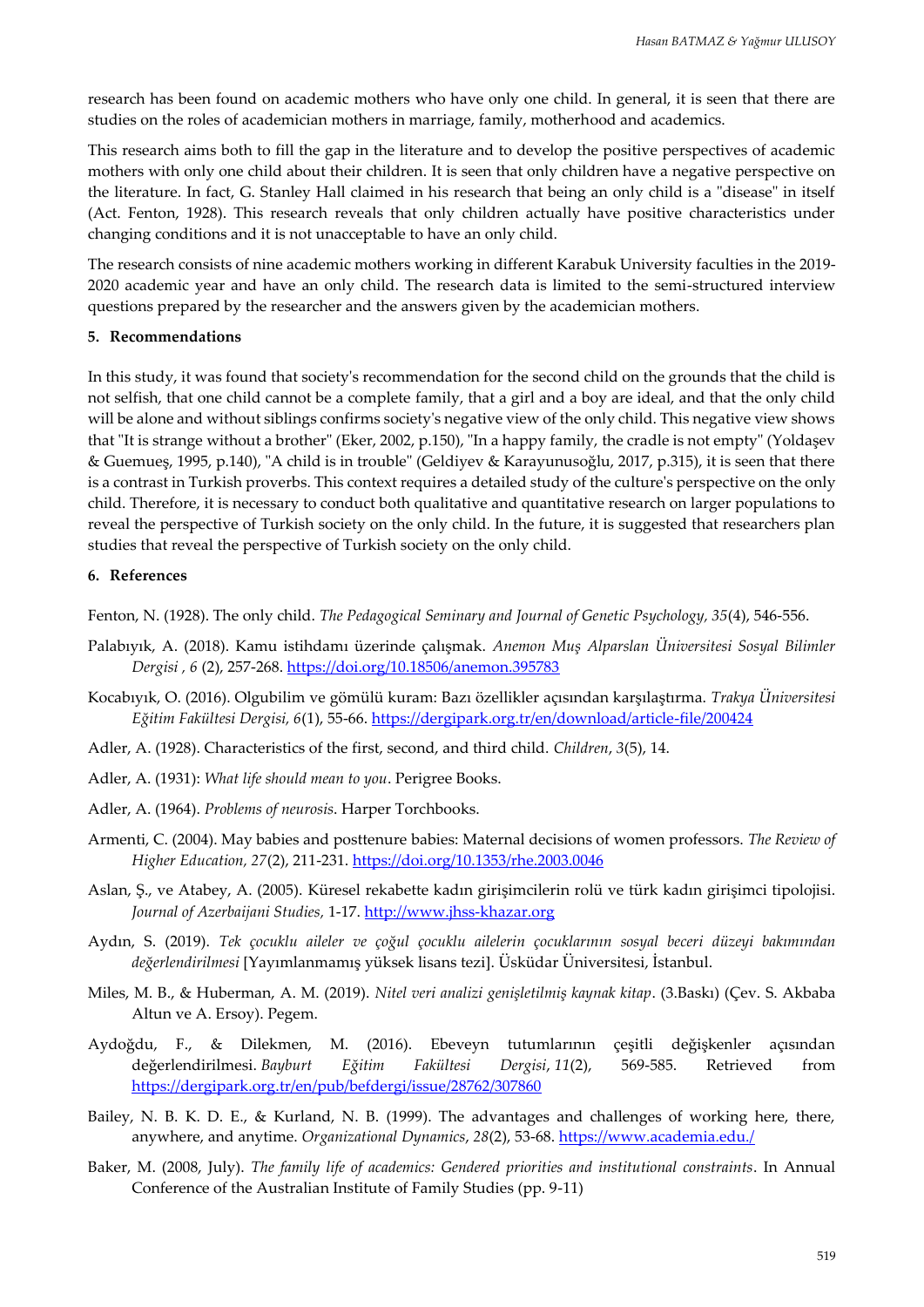- Beddoes, K., & Pawley, A. L. (2014). 'Different people have different priorities': work–family balance, gender, and the discourse of choice. *Studies in Higher Education*, *39*(9), 1573-1585. <https://doi.org/10.1080/03075079.2013.801432>
- Bekir, H., Şahin, H., & Aydın, R. (2013). 4-7 yaş arası sağlıklı çocukların ebeveyn görüşlerine göre yaşam kalitelerinin belirlenmesi. *Zeitschrift für die Welt der Türken/Journal of World of Turks*, *5*(3), 7-19.
- Belmont, L., & Marolla, F. A. (1973). Birth order, family size, and intelligence: A study of a total population of 19-year-old men born in the Netherlands is presented. *Science*, *182*(4117), 1096-1101. <https://doi.org/10.1126/science.182.4117.1096>
- Birleşmiş Milletler Nüfus Fonu (2018). 9 Eylül 2020, [https://www.unfpa.org/annual-report-2018#!/indicators-](https://www.unfpa.org/annual-report-2018#!/indicators-2.)[2.](https://www.unfpa.org/annual-report-2018#!/indicators-2.)
- Blake, J. (1981). The only child in America: Prejudice versus performance. *Population and Development Review*, 43-54.<https://www.jstor.org/stable/1972763>
- Büyüköztürk, Kılıç-Çakmak, Erkan-Akgün, Karadeniz ve Demirel, (2019). *Eğitimde bilimsel araştırma yöntemleri.* Pegem.
- Census (2018).<https://www.census.gov/quickfacts/fact/table/US/HSD310217#HSD310217>adresinden 8 aralık tarihinde edinilmiştir.
- Claudy, J. G. (1984). The only child as a young adult: Results from project talent. *The single child family* (211- 252). Guilford Press.
- Comer, D. R., & Stites-Doe, S. (2006). Antecedents and consequences of faculty women's academic–parental role balancing*. Journal of Family and Economic Issues, 27*(3), 495-512. [https://doi.org/10.1007/s10834-006-](https://doi.org/10.1007/s10834-006-9021-z) [9021-z](https://doi.org/10.1007/s10834-006-9021-z)
- Contreras, D., & Plaza, G. (2010). Cultural factors in women's labor force participation in Chile. *Feminist Economics*, *16*(2), 27-46. <https://doi.org/10.1080/13545701003731815>
- Creswell, J. W. (2013). *Nitel araştırma yöntemleri* (M. Bütün ve S. B. Demir, Çev.). Siyasal Kitapevi.
- Creswell, J. W. (2017). *Nitel araştırmacılar için 30 temel beceri* (H. Özcan, Çev.). Anı Yayıncılık.
- Creswell, J. W., & Miller, D. L. (2000). Determining validity in qualitative inquiry. *Theory into practice*, *39*(3), 124-130. [https://doi.org/10.1207/s15430421tip3903\\_2](https://doi.org/10.1207/s15430421tip3903_2)
- Croda, E., Kyriazidou, E., & Polycarpou, I. (2011). Intertemporal labor force participation of married women in Germany: A panel data analysis. *University Ca'Foscari of Venice, Dept. of Economics Research Paper Series No*, *17*.<https://ssrn.com/abstract=1950603>
- Mayring, P. (2011). *Nitel sosyal araştırmaya giriş* (Çev. A. Gümüş ve M. S. Durgun). Bilgesu Yayıncılık.
- Smith, J. A. (2003). *Qualitative psychology: A practical guide to research methods*. Sage.
- Smith, J. A., & Osborn, M. (2015). Interpretative phenomenological analysis as a useful methodology for research on the lived experience of pain. *British journal of pain, 9*(1), 41-42. <https://doi.org/10.1177/2049463714541642>
- Çakır, İ., & Arslan, R. (2018). Türkiye'deki Üniversitelerde Kadın Akademisyenlerin Karşılaştıkları Sorunlar ve Bartın Üniversitesi'nde Çalışan Kadın Akademisyenler Üzerine Bir Araştırma. *Bartın Üniversitesi İktisadi ve İdari Bilimler Fakültesi Dergisi*, *9*(18), 265-280. Retrieved from <https://dergipark.org.tr/en/pub/bartiniibf/issue/40570/478433>
- Dayıoğlu, M., & Kırdar, M. G. (2010). *Türkiye'de kadınların işgücüne katılımında belirleyici etkenler ve eğilimler*. DPT Yayınları.
- Demir, S. (2018). Akademide kadın: Farklı disiplinlerden kadınların akademideki yeri ve aile yaşamlarıyla etkileşimi. *Siyasal Bilimler Dergisi*, *6*(1), 187-210.<https://doi.org/10.29000/rumelide.897125>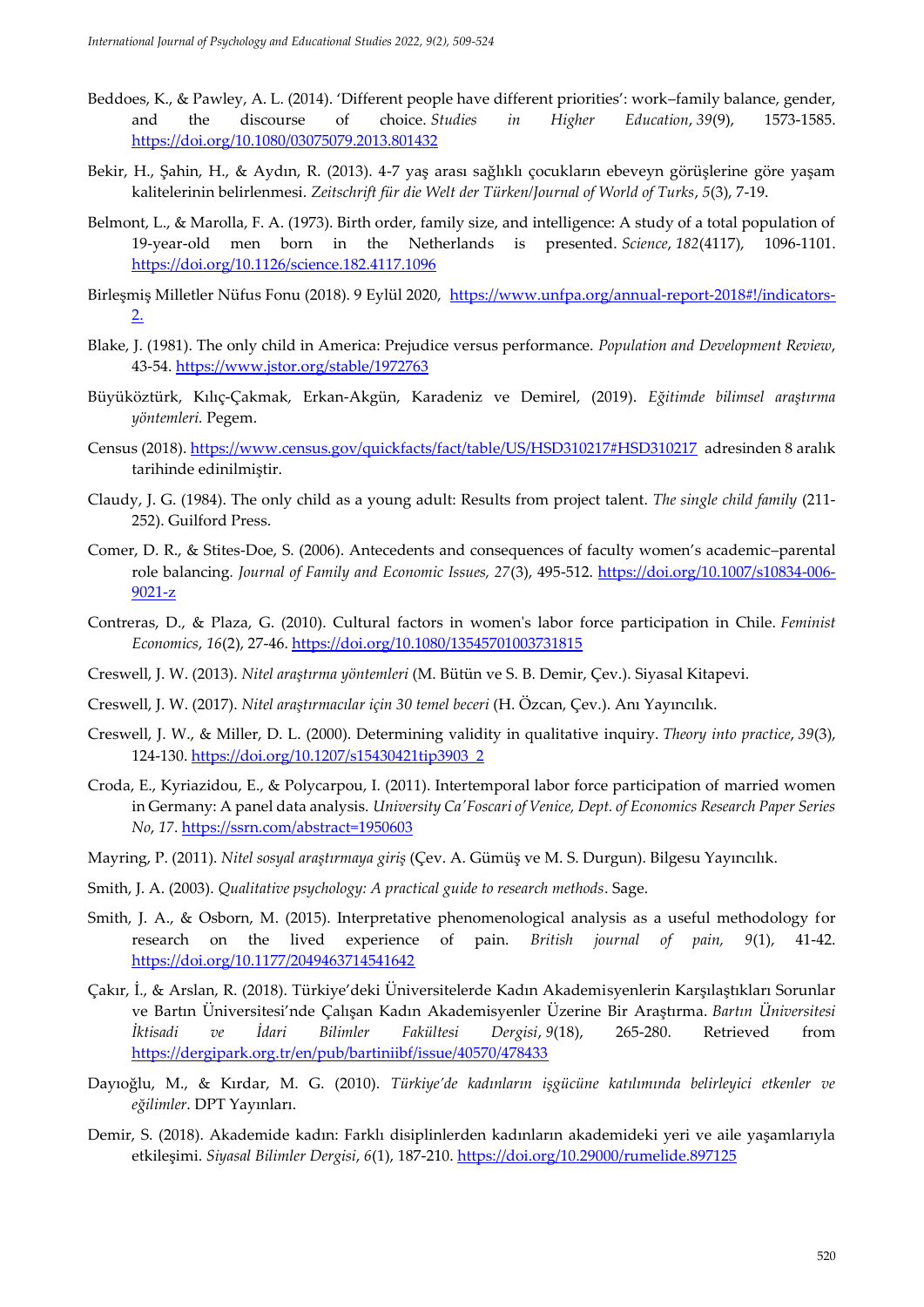- Demirbulat, Ö. G., Saatcı, G., & Avcıkurt, C. (2019). İşkoliklik ve bireysel mutluluk arasındaki ilişkinin turizm akademisyenleri açısından incelenmesi. *MANAS Sosyal Araştırmalar Dergisi*, *8*(4), 3500-3315. <https://doi.org/10.29000/rumelide.897125>
- Deutschland.de (2020). Retrieved from <https://www.deutschland.de/tr>
- Dikmen, N., & Maden, D. (2012). A research on ınvisible labor of women cademicians: example of Ordu university. *Istanbul Commerce University Journal of Social Sciences*, *21*(1), 257-288. Retrieved from <https://dergipark.org.tr/tr/>
- Doh, H. S. (1999). Social competence, maternal attentiveness, and overprotectiveness: Only children in Korea. *International Journal of Behavioral Development*, *23*(1), 149-162. <https://doi.org/10.1080/016502599384044>
- Downey, D. B., & Condron, D. J. (2004). Playing well with others in kindergarten: The benefit of siblings at home. *Journal of Marriage and Family*, *66*(2), 333-350. <https://doi.org/10.1111/j.1741-3737.2004.00024.x>
- Dunn, J., & Brisbane, H. E. (1985). *Sisters and brothers*. Harvard University Press.
- Durgel, E. S. (2007). Çocuklarda olumlu sosyal davranışın gelişimi*. Koç Üniversitesi Psikoloji Bölümü Çoluk Çocuk Dergisi, 64*, 6-8.
- Easterlin, R. A. (1978). What will 1984 be like? Socioeconomic implications of recent twists in age structure. *Demography*, *15*(4), 397-432.<https://doi.org/10.2307/2061197>
- Eker, G., Ö., (2002). *"Yazılı Kaynaklarda Türk Ailesi"*. *Atatürk Kültür Merkezi Erdem Dergisi,* 13(37), 131-157. Retrieved from<https://dergipark.org.tr/en/pub/erdem/issue/44288/546823>
- Ergöl, Ş., Koç, G., Eroğlu, K., & Taşkin, L. (2012). Türkiye'de kadın araştırma görevlilerinin ev ve iş yaşamlarında karşılaştıkları güçlükler. *Journal of Higher Education & Science/Yüksekögretim ve Bilim Dergisi, 2*(1), 43-49. Retrieved from<https://dergipark.org.tr/en/pub/higheredusci/issue/61477/918007>
- Erkan, S., & Toran, M. (2010). Child acceptance-rejection behaviors of lower and upper socioeconomic status mothers. *Social Behavior and Personality: An International Journal*, *38*(3), 427-432. <https://doi.org/10.2224/sbp.2010.38.3.427>
- Falbo, T. (2012). Only children: An updated review. *Journal of Individual Psychology*, *68*(1), 38-49. Retrieved from [https://eds.p.ebscohost.com/eds/pdfviewer/pdfviewer?vid=0&sid=385f271c-48d7-4dfe-8f7a-](https://eds.p.ebscohost.com/eds/pdfviewer/pdfviewer?vid=0&sid=385f271c-48d7-4dfe-8f7a-6cacdafb8e17%40redis)[6cacdafb8e17%40redis](https://eds.p.ebscohost.com/eds/pdfviewer/pdfviewer?vid=0&sid=385f271c-48d7-4dfe-8f7a-6cacdafb8e17%40redis)
- Falbo, T., & Polit, D. F. (1986). Quantitative review of the only child literature: Research evidence and theory development. *Psychological Bulletin*, *100*(2), 176-189. [https://psycnet.apa.org/doi/10.1037/0033-](https://psycnet.apa.org/doi/10.1037/0033-2909.100.2.176) [2909.100.2.176](https://psycnet.apa.org/doi/10.1037/0033-2909.100.2.176)
- Forster, N. (2001). A case study of women academics' views on equal opportunities, career prospects and work‐family conflicts in a UK university. *Career development international*, *6*(1), 28-38. <https://doi.org/10.1108/13620430110381016>
- Geldiyev, G., & Karayunusoğlu, Y. (2017). *Karşılaştırılmalı Türkmen Atasözleri*, Türk Dil Kurumu Yayınları.
- GfK GeoMarketing (GfK Demographics 2011, January 2012). Retrieved from <https://www.nim.org/en/compact/focustopics/german-family-structure-geographical-perspective>
- Glesne, C. (2012). *Nitel araştırmaya giriş*. Anı.
- Gönen, E., & Hablemitoğlu, Ş. (2004). *Akademisyen kadınlar.* Toplumsal Dönüşüm Yayınları.
- Graham-Bermann, S. & Gest, S. (1991). *Sibling and peer relations in socially rejected, average, and popular children*. ERIC No: ED332822.
- Gutiérrez-Domènech, M. (2010). Parental employment and time with children in Spain. *Review of Economics of the Household*, *8*(3), 371-391[. https://doi.org/10.1007/s11150-010-9096-z](https://doi.org/10.1007/s11150-010-9096-z)
- Holloway, I., & Wheeler, S. (1996). *Qualitative research for nurses* (pp. p115-129). Blackwell Science.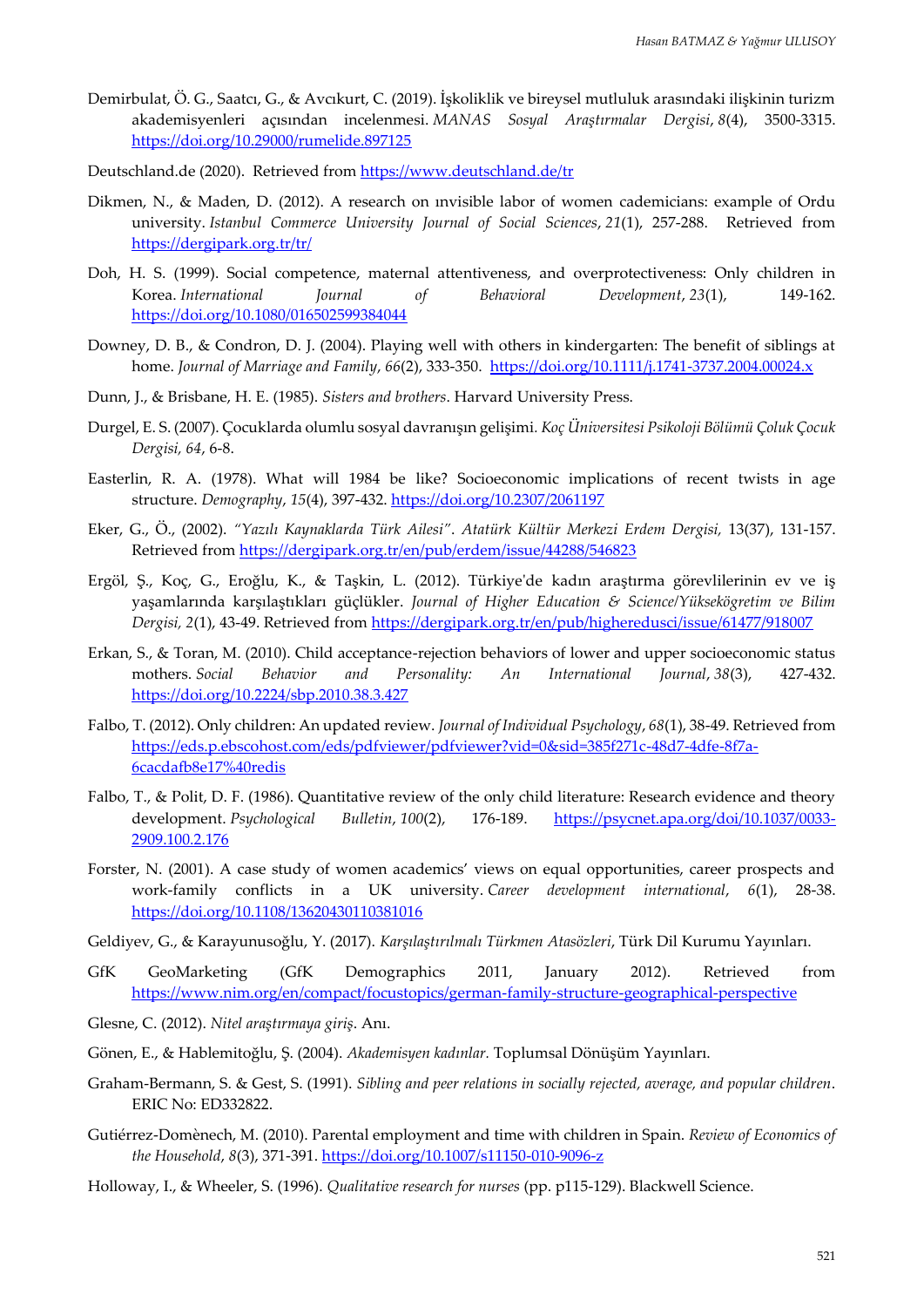- Howe, M. G., & Madgett, M. E. (1975). Mental health problems associated with the only child. *Canadian Psychiatric Association Journal*, *20*(3), 189-194. Retrieved from <https://journals.sagepub.com/doi/pdf/10.1177/070674377502000303>
- INSEE (2020). Retrieved from [https://www.ined.fr/en/everything\\_about\\_population/data/france/couples](https://www.ined.fr/en/everything_about_population/data/france/couples-households-families/children-family/)[households-families/children-family/](https://www.ined.fr/en/everything_about_population/data/france/couples-households-families/children-family/)
- Jamshidi, B., Afshar, M. ve Rastgaran, M. (2013). 2053–Single child families and conflict of families. *European Psychiatry*, *28*, 1-1. [https://doi.org/10.1016/S0924-9338\(13\)76972-4](https://doi.org/10.1016/S0924-9338(13)76972-4)
- Jiao, S., Ji, G., Jing, Q., & Ching, C. C. (1986). Comparative study of behavioral qualities of only children and sibling children. *Child development*, 357-361.<https://www.jstor.org/stable/1130591>
- Jordan, C., Cobb, N., & McCully, R. (1989). Clinical issues of the dual-career couple. *Social Work, 34*(1), 29-32. <https://doi.org/10.1093/sw/34.1.29>
- Kaytez, N. ve Durualp, E. (2016). Annelerin kabul-red düzeylerinin çocuğun mizacı ve bazı değişkenler açısından incelenmesi. *Akademik Bakış Uluslararası Hakemli Sosyal Bilimler Dergisi, 58*, 418-431. <http://www.akademikbakis.org/>
- Kemkes-Grottenthaler, A. (2003). Postponing or rejecting parenthood? Results of a survey among female academic professionals. *Journal of Biosocial Science*, *35*(2), 213-226. <https://doi.org/10.1017/S002193200300213X>
- Kızılgöl, Ö. (2012). Kadınların işgücüne katılımının belirleyicileri: ekonometrik bir analiz. *Doğuş Üniversitesi Dergisi, 13* (1), 88-101. Retrieved from <http://journal.dogus.edu.tr/index.php/duj/article/view/281/0>
- Leonard, P., & Malina, D. (2017). *Caught between two worlds: Mothers as academics*. In Changing the subject. Taylor & Francis.
- Makihara, H., Nagaya, M., & Nakajima, M. (1985). An investigation of neurotic school refusal in one-parent families. *Japanese Journal of Child and Adolescent Psychiatry*, *26*, 303-315. Retrieved from <https://www.jstage.jst.go.jp/browse/jscap>
- Masika, R., Wisker, G., Dabbagh, L., Akreyi, K. J., Golmohamad, H., Bendixen, L., & Crawford, K. (2014). Female academics' research capacities in the Kurdistan region of Iraq: socio-cultural issues, personal factors and institutional practices. *Gender and Education, 26*(1), 52-69. <https://doi.org/10.1080/09540253.2013.873391>
- MEB (2013). *Çocuk gelişimi ve eğitimi, aile ve çocuk*. Milli Eğitim Bakanlığı.
- Meriam, S. B. (2013). *Nitel araştırma: desen ve uygulama için bir rehber* (S. Turan, Çev.), Nobel.
- Miller, N., & Maruyama, G. (1976). Ordinal position and peer popularity. *Journal of Personality and Social Psychology*, *33*(2), 123-131.<https://psycnet.apa.org/doi/10.1037/0022-3514.33.2.123>
- O'Laughlin, E. M., & Bischoff, L. G. (2005). Balancing parenthood and academia: Work/family stress as influenced by gender and tenure status. *Journal of family issues, 26*(1), 79-106. <https://doi.org/10.1177%2F0192513X04265942>
- O'Brien, M. (1996). Child-rearing difficulties reported by parents of infants and toddlers. *Journal of Pediatric Psychology, 21*(3), 433-446.<https://doi.org/10.1093/jpepsy/21.3.433>
- Ogelman, H. G., & Sarıkaya, H. E. (2014). 5-6 yaş çocukların sosyal beceri, akran ilişkileri ve okula uyum düzeyleri ile kardeş değişkenleri arasındaki ilişkiler. *Akademik Bakış Uluslararası Hakemli Sosyal Bilimler Dergisi*, (41)[. http://www.akademikbakis.org/](http://www.akademikbakis.org/)
- Özkanlı, Ö., & Korkmaz, A. (2000). *Kadın akademisyenler*.Ankara Üniversitesi Siyasal Bilgiler Fakültesi.
- Patton, M. Q. (2014). *Nitel araştırma ve değerlendirme yöntemleri* (M, Bütün, & S. B. Demir, Çev. Eds.). Pegem.
- Pektaş, İ., & Özgür, G. (2005). İlköğretim öğrencilerinin anneleri ile olan ilişkilerini algilayişlari ve bu ilişkiyi etkileyen etmenlerin incelenmesi. *Ege Üniversitesi Hemşirelik Fakültesi Dergisi*, *21*(2), 13-27. Retrieved from<https://dergipark.org.tr/en/pub/egehemsire/issue/49614/635895>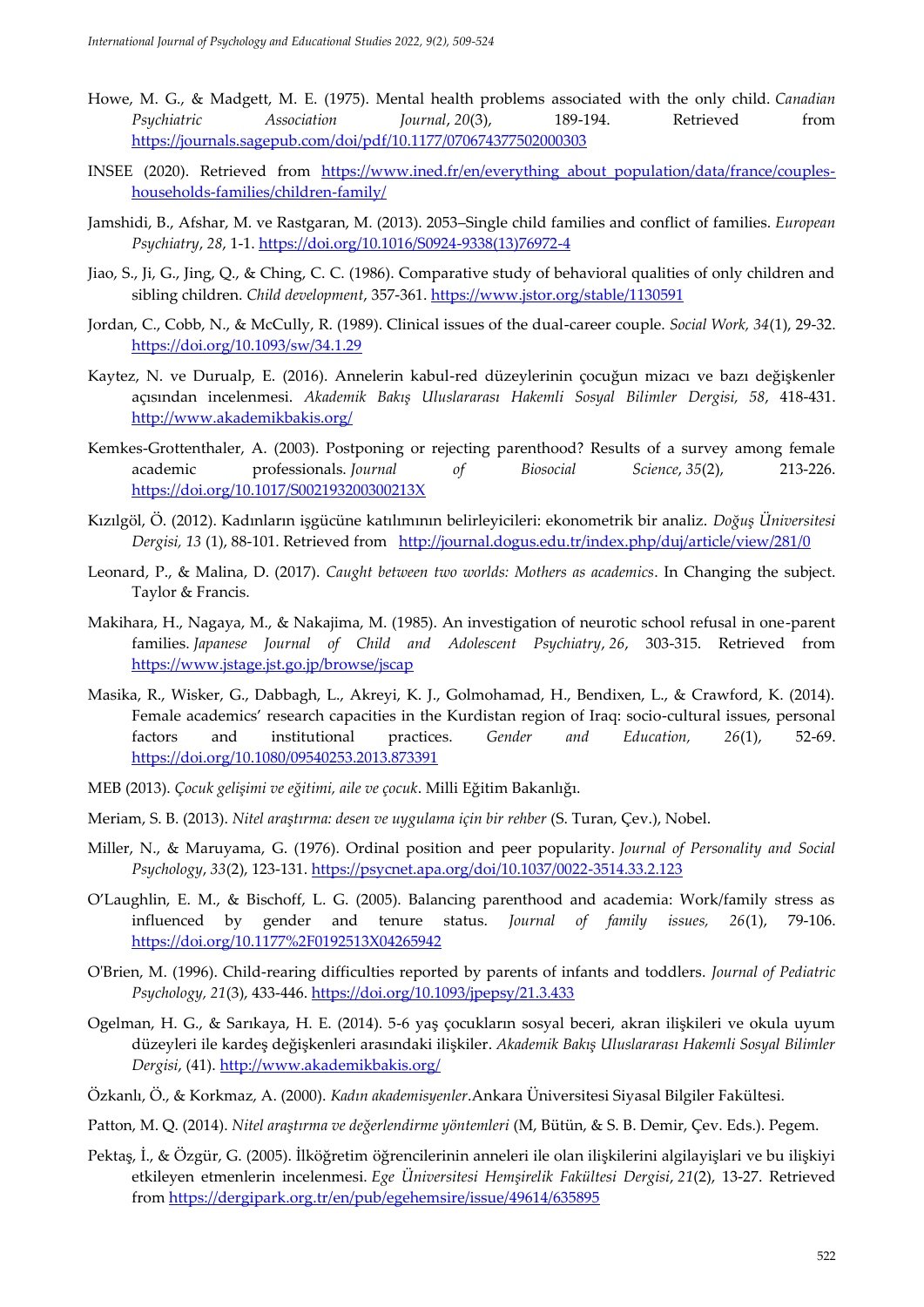Pitkeathley, J. ve Emerson, D. (2013). *Tek çocuk sendromu* (E. Saraçoğlu, Çev.). Yakamoz Kitap.

- Polit, D. F., & Falbo, T. (1987). Only children and personality development: A quantitative review. *Journal of Marriage and the Family*, 309-325.<https://doi.org/10.2307/352302>
- Roberts, L. C. ve Blanton, P. W. (2001). " I always knew mom and dad loved me best": Experiences of only children. *Journal of Individual Psychology*, *57*(2), 125-140. Retrieved from <https://utpress.utexas.edu/journals/journal-of-individual-psychology>
- Rolfe, G. (2006). Validity, trustworthiness and rigour: quality and the idea of qualitative research. *Journal of Advanced Nursing, 53*(3), 304-310.<https://doi.org/10.1111/j.1365-2648.2006.03727.x>
- Rosen, I. S. (2001). Me, myself and I: The life of an only child. (Master's thesis). *Dissertation Abstract International*. (UMI No. 1404483).
- Rosenzweig, M. R. (1976). Female work experience, employment status, and birth expectations: Sequential decision-making in the Philippines. *Demography*, *13*(3), 339-356.<https://doi.org/10.2307/2060532>
- Rossberg, E. (2008). *Tek çocuk-tamam mı devam mı?* (N. Altay, Çev.). Turkuaz Kitaplığı.
- Saldaña (2019). *Nitel araştırmacılar için kodlama el kitabı* (A. Tüfekci Akcan ve S. N. Şad, Çev.). Pegem.
- Santos, G. G. (2015). Narratives about work and family life among Portuguese academics. *Gender, Work & Organization*, *22*(1), 1-15.<https://doi.org/10.1111/gwao.12061>
- Schoen, R., Kim, Y. J., Nathanson, C. A., Fields, J., & Astone, N. M. (1997). Why do Americans want children? *Population and Development Review, 23* (2), 333-358.<https://doi.org/10.2307/2137548>
- Shenton, A. K. (2004). Strategies for ensuring trustworthiness in qualitative research projects. *Education for Information*, *22*(2), 63-75. Retrieved from [https://content.iospress.com/articles/education-for](https://content.iospress.com/articles/education-for-information/efi00778)[information/efi00778](https://content.iospress.com/articles/education-for-information/efi00778)
- Silverman, D. (2018). *Nitel verileri yorumlama.* Pegem.
- Sorensen, B. (2008). *Only-child experience and adulthood*. Springer.
- Sperry, L. (1993). Tailoring treatment with dual-career couples. *American Journal of Family Therapy, 21*(1), 51- 59.<https://doi.org/10.1080/01926189308250995>
- T.C. Başbakanlık Aile ve Sosyal Araştırmalar Genel Müdürlüğü (2016). *Türkiye'de aile yapısı araştırması 2016*. Araştırma ve Politika Serisi, 66. TDV Yayın Matbaacılık, Ankara.
- Tekindal, M., & Uğuz, Ş. (2020). Nitel araştırma yöntemi olarak fenomenolojik yaklaşımın kapsamı ve sürecine yönelik bir derleme. *Ufkun Ötesi Bilim Dergisi*, *20*(1), 153-172. Retrieved from <https://dergipark.org.tr/en/pub/uobild/issue/58856/813813>
- Thomas-Johnson, M. R. (2005). *A comparative study of parenting styles between parents of an only child and parents of more than one child*. California State University, Long Beach.
- Thompson, V. D. (1974). Family size: Implicit policies and assumed psychological outcomes. *Journal of Social Issues*, *30*(4), 93-124. Retrieved from <https://www.academia.edu/>
- Wei, C. (2005). *Great expectations in hard times: The psychological risks of Chinese only children in late adolescence* (Doctoral dissertation). Harvard University.
- Weinlein, J. (2000). Only, but not lonely. *Los Angeles Family, 2*, 18-19.
- Westoff, C. F. (1978). The unmet need for birth control in five Asian countries. *Family planning perspectives*, *10*(3), 173-181[. https://doi.org/10.2307/2134309](https://doi.org/10.2307/2134309)
- Winnicott, D., W. (2014). *Çocuk, aile ve dış dünya*. (N. Nirven & N. Diner, Çev.). Pinhan.
- Yıldırım, A. ve Şimşek, H. (2000). *Sosyal bilimlerde nitel araştırma yöntemleri* (Gözden geçirilmiş 2.baskı). Seçkin.